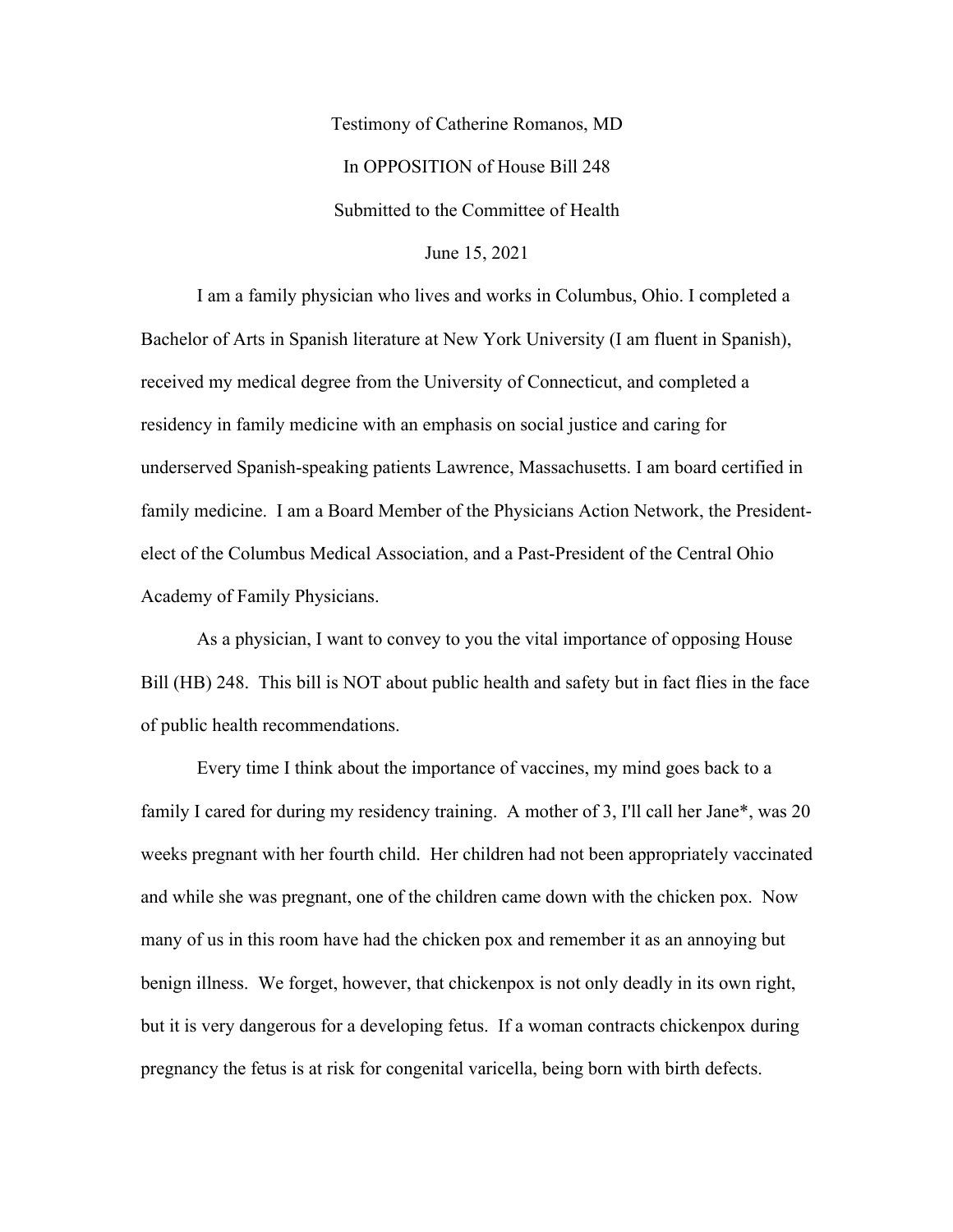Currently we do not have an effective way of treating pregnant women with chickenpox, or protecting the fetus. Jane's pregnancy was complicated and stressful. The most heartbreaking part is that these complications and stresses could have been prevented with vaccines.

So when we talk about vaccines, we are not just talking about the individuals being pricked by the needle in the doctor's office. We are talking about population health. We are looking out for pregnant women like Jane and her 4 children. We are thinking about people whose bodies cannot protect them from illness the ways healthy bodies can. In order to protect these vulnerable individuals we not only need to encourage them to choose vaccination, but also know who is vaccinated.

As a family physician, I value the relationships that I have with my patients. I put equal value on that relationship as I do on their individual and bodily autonomy. It is a privilege to have the opportunity to talk with patients about decisions they make for themselves and their families. However, I have a responsibility not only to the autonomy of each individual patient but to the public health of my community. It is not my job to make decisions for my patients. It is my job to listen to their concerns and offer evidence-based information that might help to inform their decisions. I am deeply concerned about the population risk of unvaccinated individuals and the risk they accept for their own health and the health of those around them. This bill limits the ability of my public health community to know who is at risk and of what.

Finally, Ohio does not force any person to receive a vaccine if they do not choose to do so. We do however, need to have the ability to know who is vaccinated and keep records of the prevalence of vaccines in our community. There is a lot of talk about fake